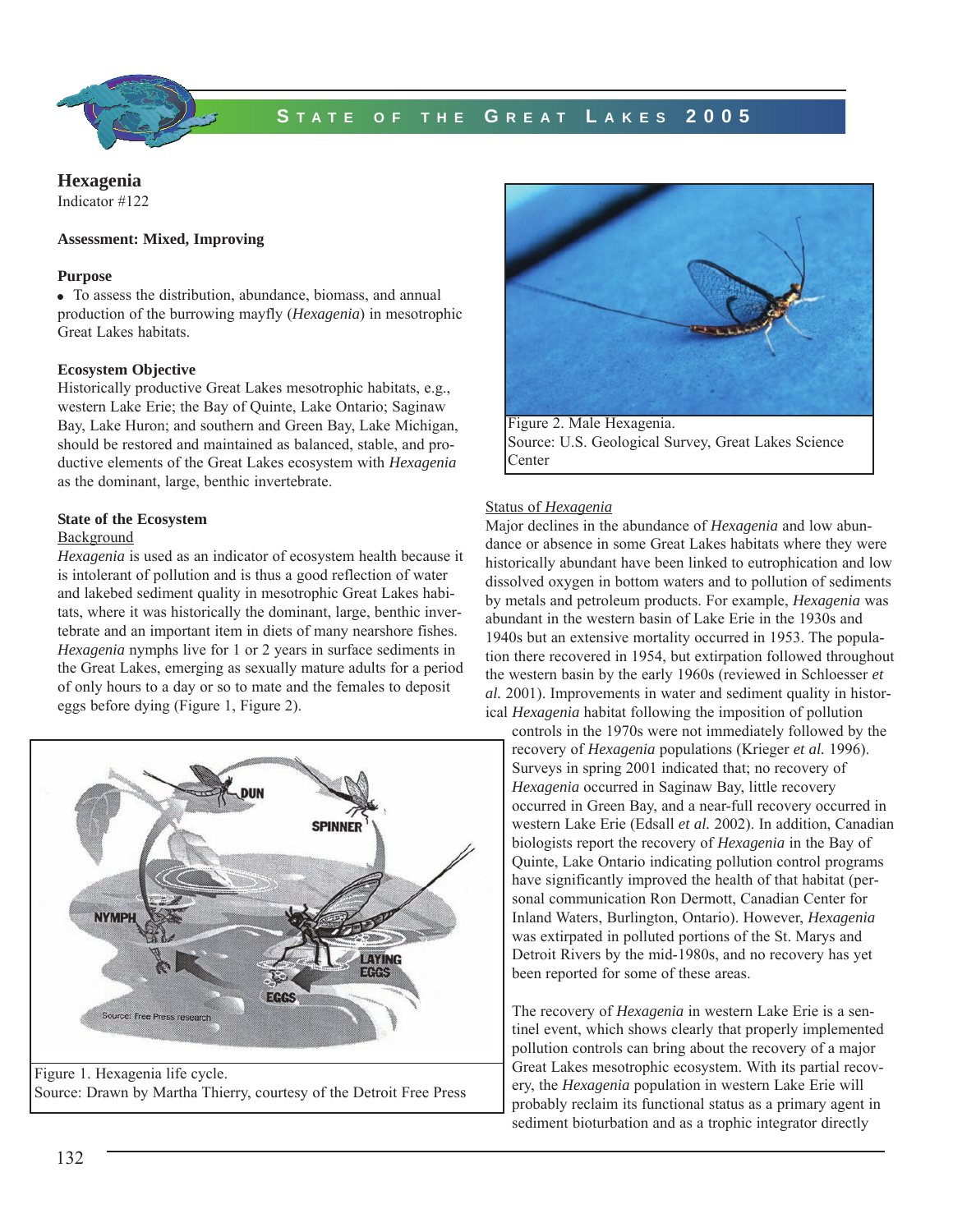# **S TATE OF THE G REAT L AKES 2005**

linking the detrital energy resource to fish, and particularly the economically valuable yellow perch-walleye community. The partial recovery of *Hexagenia* in western Lake Erie also helps remind us of one outstanding public outreach feature associated with using *Hexagenia* as an indicator of ecosystem health — the massive swarms of winged adults that are typical of healthy, productive *Hexagenia* populations in areas of historical abundance in the Great Lakes. These swarms are highly visible to the public who use them to judge the success of water pollution control programs and the health of Great Lakes mesotrophic ecosystems.

## **Pressures**

The virtual extirpation and delayed recovery of the *Hexagenia* population in western Lake Erie was attributed to the widespread, periodic occurrence of anoxic bottom waters, although little evidence existed to support low oxygen persistence over the past 25 years. However, recent research has documented sporadic anoxia in portions of the western basin, and some data indicate different oxygen demand of sediments with and without recolonized mayfly nymphs (Bridgeman *et al.* In review; Schloesser *et al*. 2001; unpublished data, Schloesser). Most point-source inputs are now controlled, but in-place pollutants in lakebed sediments and non-point pollution appear to be a problem in some areas. Paved surface runoff, spills of pollutants, and combined sewer overflows also pose a major problem in some urban and industrial areas. Phosphorus loadings still exceed guideline levels in some portions of the Great Lakes and loadings may increase as the human population in the Great Lakes basin grows.

The effects of non-native species on *Hexagenia* and its usefulness as an indicator of ecosystem health are unknown and may be problematic. It has been postulated that the colonization of the western basin of Lake Erie by the zebra mussel (*Dreissena polymorpha*) and the recovery of *Hexagenia* are linked causally, but no specific mechanism has yet been proposed. Support for zebra mussel as a major factor in the recovery of *Hexagenia* in the western basin is perhaps eroded by the fact that Saginaw Bay, Lake Huron, is also heavily colonized by the zebra mussel, but the *Hexagenia* population there, which collapsed in 1955- 1956, still has not shown signs of recovery.

## **Management Implications**

Management activities that would foster the restoration and maintenance of *Hexagenia* populations in mesotrophics areas of the Great Lakes include:

Regulation of point sources and non-point sources of pollution and sharply reduced spills of pollutants that enter nearshore waters to improve and maintain Great Lakes water and sediment quality consistent with the environmental requirements of healthy, productive populations of

# *Hexagenia*.

• Continuation of the development and application of technology and practices designed to restore lakebed and riverbed sediment quality in Areas of Concern (AOCs) and critical *Hexagenia* habitat areas that have problem levels of persistent, in-place pollutants.

Development of a monitoring program to collect baseline data for *Hexagenia* populations in all major, historical, Great Lakes mesotrophic habitats so that changes in ecosystem health can be monitored and reported, management strategies evaluated and improved, and corrective actions taken to improve ecosystem health and to judge progress toward reaching interim and long term targets and goals.

• Implementation of monitoring protocols involving sampling in late spring, immediately prior to the annual emergence of adults.

Research to describe the interactions between *Hexagenia* and introduced aquatic species and the effect of those species, if any, on the utility of *Hexagenia* as an indicator of ecosystem health.

• Determination of the most important limiting factor to recovery mayfly populations in nearshore waters of the Great Lakes.

• Development of predictive tools to estimate when mayfly populations will return to mesotrophic waters where they have not yet returned.

## **Acknowledgments**

Author: Don W Schloesser, U.S. Geological Survey, Great Lakes Science Center, Ann Arbor, MI, dschloesser@usgs.gov.

## **Sources**

Bridgeman, T.B., Schloesser, D.W., Krause, A.E., and Goldman, S.L. In review. Recruitment of Hexagenia mayfly nymphs in western Lake Erie linked to environmental variability. *Ecological Applications*.

Edsall, T.A., Bur, M.T., Gorman, O.T., and Schaeffer, J.S. 2002. *Burrowing mayflies as indicators of ecosystem health: status of populations in western Lake Erie, Saginaw Bay (Lake Huron), and Green Bay (Lake Michigan).* Report to Great Lakes National Program Office, U.S. Environmental Protection Agency, Chicago, IL.

Edsall, T.A., Hass, R.C., and Adams, J.V. 2001. Production of burrowing mayfly nymphs in U.S. waters of Lake St. Clair. *J.*